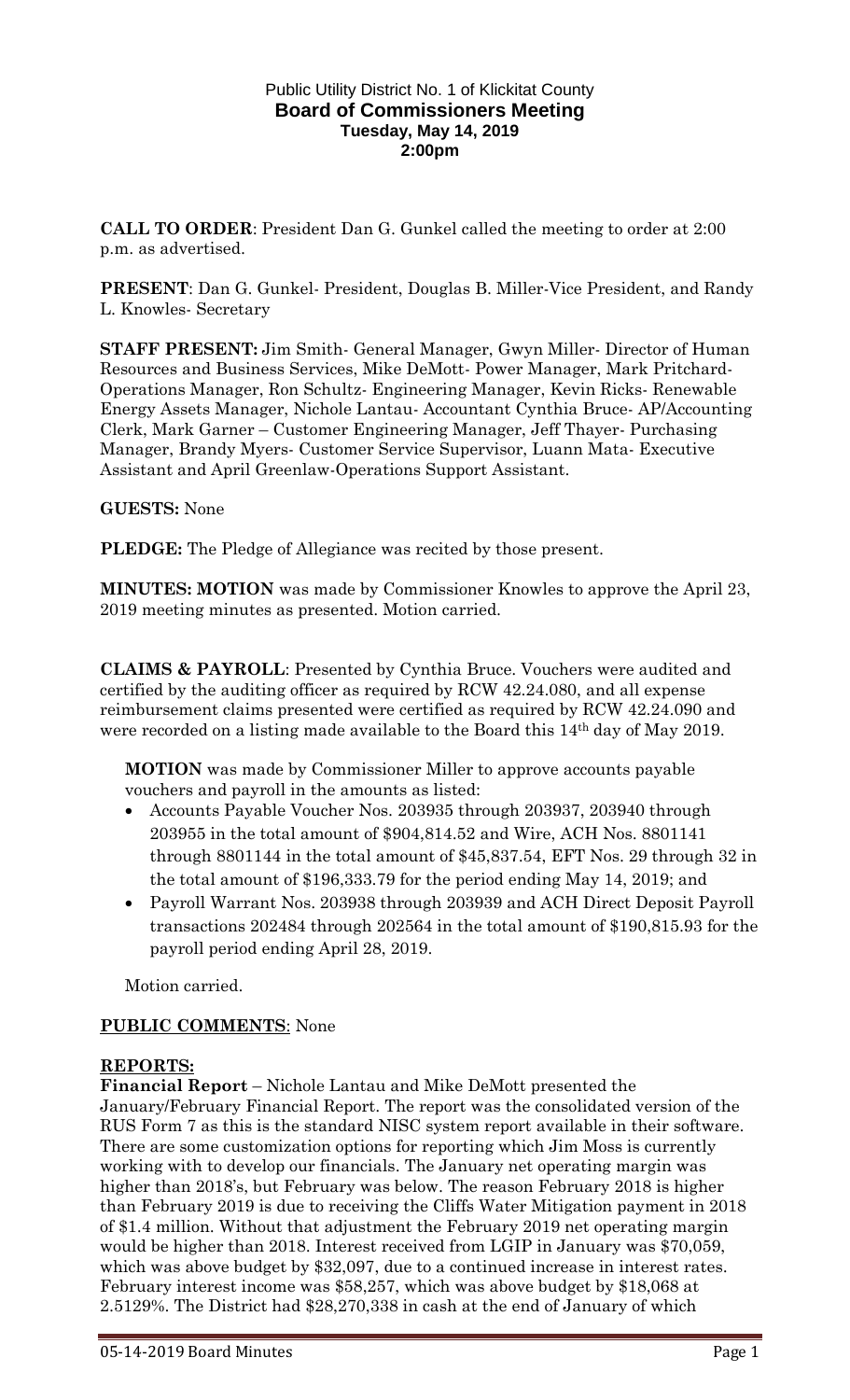\$10,267,845 was restricted per bond covenants; \$7,952,168 was reserved, leaving \$10,050,325 available for general use. February's cash started at \$30,255,573 less restricted bond funds and reserves leaving \$12,035,560 cash on hand. Accounting is still working through conversion issues and hopes to have financial statements that are similar to the past. The information is available in the system, exporting that information into similar financial statements is the challenge. The Board asked that these documents be ready for the next monthly report.

**Power Management Report** – Mike DeMott presented the department report. There are some new graphs that Mike is hoping will make the monthly report easier for the board to review. The intention is to provide a more dash board reporting style.

The Mid-C power and Sumas gas forward market prices are currently higher than budgeted. February through April meter data recorded some of the higher than average peak and average loads due to the late cold weather. This weather related load has increased our retail revenues and year-end rate revenue forecast exceeds budgets. White Creek Wind generation has experienced significantly below average results thus far this year. The wind has increased in April and May however, we are unsure if we will make our Tier one share of wind production for 2019. If there is a short-fall it will be made up in future years if Tier two levels are achieved. Even with low production, increases in prices results in year-end forecasted revenues exceeding budget. The RNG RIN pricing has decreased from the beginning of the year, although they are still above budgeted values. Total revenue forecasted for the year is below budget due to low RNG production year to date. A Professional Services contract was executed with Ralph Epling and he is evaluating how we can maximize our benefits from the current RNG contract we have in place with BP.

We have projected our Wholesale expenses with BPA to be over budget due to the high loads we experienced during January-March caused by the late winter weather. This difference is more than offset by the increased weather related retail rate revenue. Staff completed a year-end forecast review this month. We are expecting department and labor expenses to be right at budget for expenses. Capital budgets were also reviewed and \$2 million of projects have been shifted to later periods including the Sonova Road project to occur in 2020 and 2021 instead of 2019 and 2020. Capital financing of system improvement projects and overall debt structure was also discussed.

**Renewable Energy Assets Report –** Kevin Ricks presented the department report for April. There was a new incident on April 24th which caused the NRU to freeze up due to a breakthrough of moisture water in the dehydration beds. BCCK was involved with troubleshooting this event. The inlet gas temperature set point was 125 degrees and the specification was for 120 degrees. That had not been an issue all winter long due to cooler temperatures, however the issue showed itself once the weather warmed up. The set point was changed and the facility re-started. RNG lost approximately 9 days of production due to this freeze-up.

The NRU froze up again last Thursday, May 9th. It was apparent that there was an unresolved problem and new media for the dehydration beds were ordered within a few hours. Media was replaced yesterday (May13th) and startup will commence later this evening. Staff is working with the media supplier, Coastal Chemical, and the equipment manufacturer, BCCK Engineering, to determine cause of the premature failure of the media. This media only lasted 6 months when the media should last a minimum of 3-5 years. Staff is also making changes to the system to be able to monitor degradation of the media by installing differential pressure gauges across the beds and trending the differential pressure in the control system. Staff is also hiring a 3rd party consultant to conduct a failure analysis and a design review of the BCCK dehydration system and BCCK's proposed solution. The plant should begin selling gas again this Friday.

**COMMISSIONER DAN GUNKEL –** Commissioner Gunkel met with Mr. Mike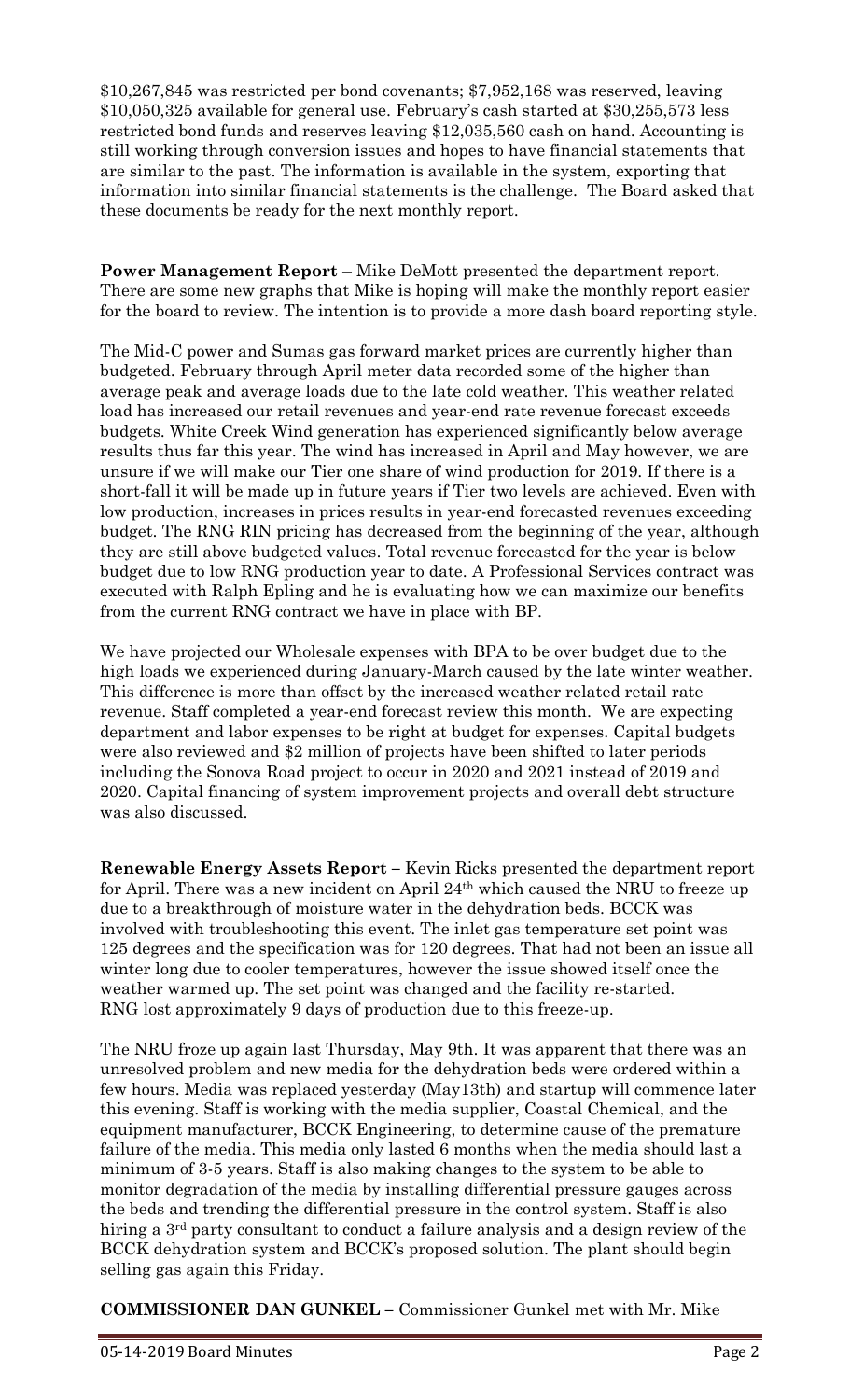Cahill to discuss some concerns with the billing system. Additionally, Mr. Cahill had questions regarding an existing easement on his property and the RNG project. Staff provided information regarding the past easement discussions with Mr. Cahill and Commissioner Gunkel will follow up with the customer.

**COMMISSIONER DOUGLAS MILLER -** Commissioner Miller attended the safety banquet on Saturday, May 11, 2019. He remarked on the increased employee and family attendance from past years.

## **COMMISSIONER RANDY KNOWLES** – Commissioner Knowles did not have a report.

### **GENERAL MANAGER –** The complete report can be found at:

[htp://www.klickitatpud.com/topicalMenu/commissioners/GM\\_Reports.aspx](http://www.klickitatpud.com/topicalMenu/commissioners/GM_Reports.aspx) In addition to the written report, Jim Smith presented the following information:

- Mark Garner updated the Board on the Yakama Nation Housing Project in Dallesport. He stated that he has heard from the project manager that there may be changes regarding the project, which may include HUD184 funding, which offers loan guarantees to tribal members.
- 10 MW Project in Dallesport Mike sent out the final version of the contract and the company has paid for the materials for their project. Mike reviewed the key points of the contract and it has been re-iterated that this is a pass through of BPA costs, and as such it is not a set rate, but a formula. They also have acknowledged that there could be additional financial security requirements at the beginning of the next BPA rate period. They will have a credit support payment due July 1 for the first 5MW of power. On August 1, the final payment is due for their remaining 5MW of availability. Should the payment not come in, we have the ability to limit their use based on breaker settings at the substation.
- Customer Disconnect Notices We have received feedback from 150-200 customers who received late notices. Our Policy states that bills become due 15 days after they are issued. Late notices are sent 5 days after this date, and the disconnect timeline begins. The NISC system was programmed with these dates. However, the Policy says "may" and this has evolved to late notices normally being sent 10-15 days after bill becomes late. In programming the system to issue notices strictly by the Policy, many customers who have regularly paid their bills received late notices under this accelerated timeline. Jim stated that the system has already been changed to 10 days rather than the five at Brandy Myers' recommendation. Staff will bring back wording changes to the Policy so that the timelines are more clearly laid out. President Gunkel asked if we should send letters to these customers to explain the issue. Brandy responded that we have spoken directly to each of these customers and that follow-up letters may cause more confusion.
- Surge Arrestor Program Anita has heard from 20 customers out of 400 who are currently on the surge arrestor program. The customers concerns centered on what other options do they have. However, there was one customer very upset who is willing to sign a waiver and keep the equipment at no liability to KPUD. After additional discussion it was determined we will continue with dissolving the program, removal of this equipment and ensure we discuss options and alternatives available to these customers.

# **AGENDA ITEMS:**

- A. PROFESSIONAL SERVICES APPROVAL– **Motion** was made by Commissioner Miller to approve Aero Drone Corporation and have agreed to add them to our Professional Services Consultants listing for the 2019 year.
- B. EXECUTIVE SESSION: Review of Performance of a Public Employee  $(1)(g)$  President Gunkel called for an Executive Session at 4:26 p.m. per RCW 42.30.110 (1)(g) noting that the session would last for 30 minutes, for the